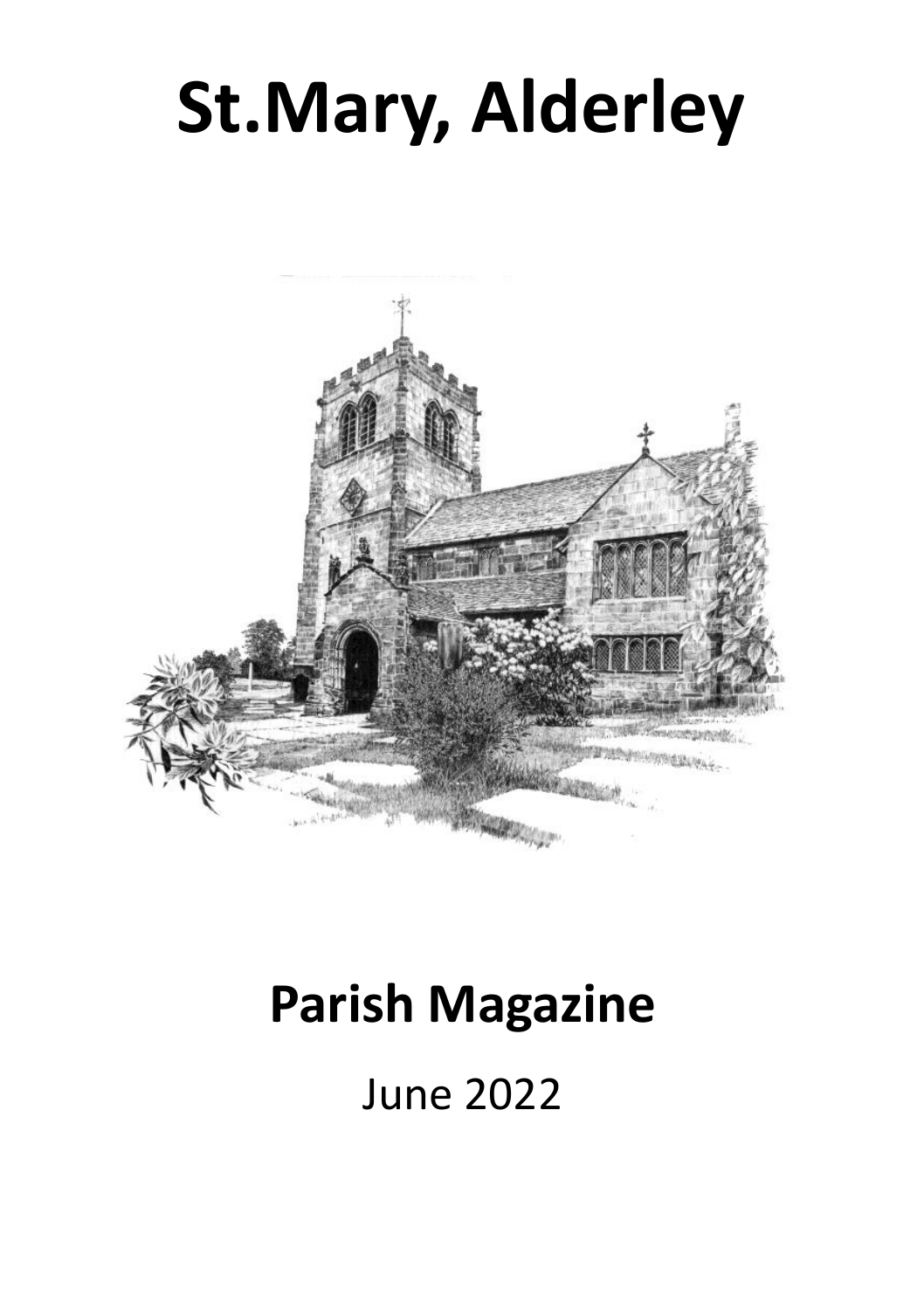## **The Revd Jon Hale says 'Thank you'.**

On Sunday  $24<sup>th</sup>$  April both churches of our benefice met for worship at St.Mary's Church. The occasion was a Service of Thanksgiving for the last five and a half years during which I have been the incumbent of St.Mary's Church and St.Catherine's Church. I am delighted that both parish churches came together for the occasion. After the service there were refreshments in the Parish Hall, and speeches were made. Thank you to everyone who came together to put on the refreshments. The gift of £825.00 – from both churches – which was presented to me was a great surprise and very pleasing. Thank you. With this generous gift I will buy a camera so that I can pursue landscape photography with more than just the camera on my phone. Thank you also for the gifts and cards and letters that Kerry and I received, wishing us well in the future. We are both looking forward to retirement, and to living life more slowly.

## A letter from Ken Wilkinson (Church Warden)

We are now in a period of contemplation prior to the appointment of our new Rector; this period between Rectors is known as the Interregnum.

In preparation for the appointment of a new priest, the Parochial Parish Council are required to prepare a Parish Profile, which sets out a description of the church, its congregation, the surrounding area and profile and the qualities that the church are looking for in their new priest and what they hope to achieve in the future.

St. Marys is particularly lucky in having a very supportive congregation and have an excellent working relationship with Nether Alderley Parish Council, who manage the Parish Hall in a positive manner.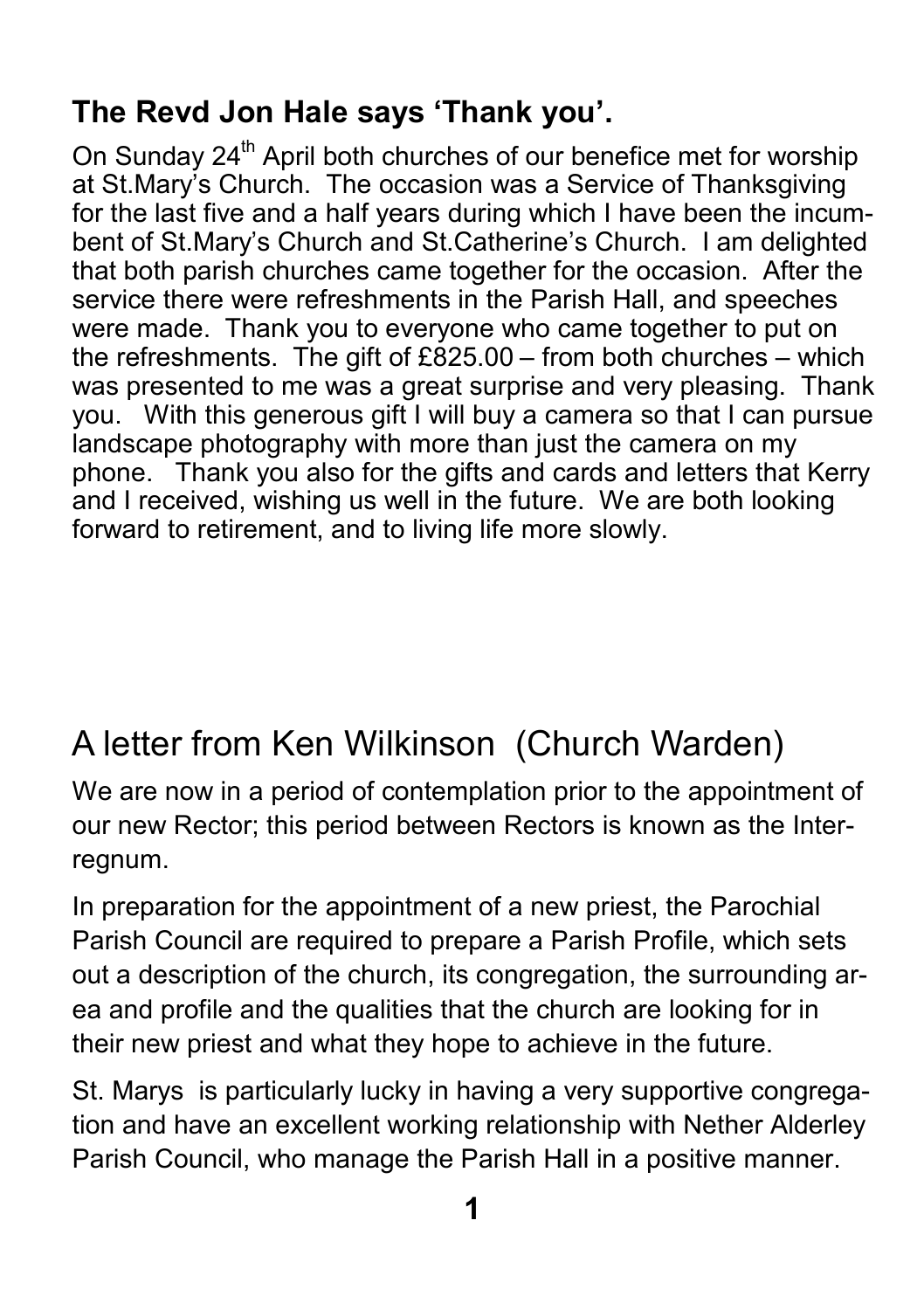## **NETHER ALDERLEY 200 CLUB Latest draw winners**

1<sup>st</sup> prize Linda Snape 2<sup>nd</sup> prize Geoff Woollev  $3<sup>rd</sup>$  prize Michael Penlington

## **PLANT SALE**

MANY THANKS TO ALL THOSE WHO SUPPORTED THE PLANT SALE. There was an excellent variety of plants donated from people's gardens.

Particular thanks to Mr Tomatoes, Mr Geoff Burgess. Much appreciated.

MONIES RAISED FROM THE SALE WILL GO TO CHRISTIAN AID AND WILL BE ADDED INTO THE CHURCHES TOGETHER IN ALDERLEY TOTAL

### **FLOWERS**

29th May and 5th June (Wedding). Michael Penlington 12th June.<br>
19th June. (Wedding) **Marie Stonehewer**<br>
Marie Stonehewer 19th June (Wedding). 26th June (Wedding)

**READING THE LESSON**….. IF YOU WOULD LIKE TO BE ON THE LIST FOR THOSE WILLING TO READ THE LESSON, WOULD YOU PLEASE LET ME KNOW. A LARGE PRINT COPY OF THE READINGS ARE AVAILABLE BY PRIOR ARRANGEMENT WITH ME.

Fiona Ablet

## **COFFEE MEETING AT THE DE TRAFFORD** on

MAY 31st at 10.30 am

Some people stay for lunch. You are all welcome.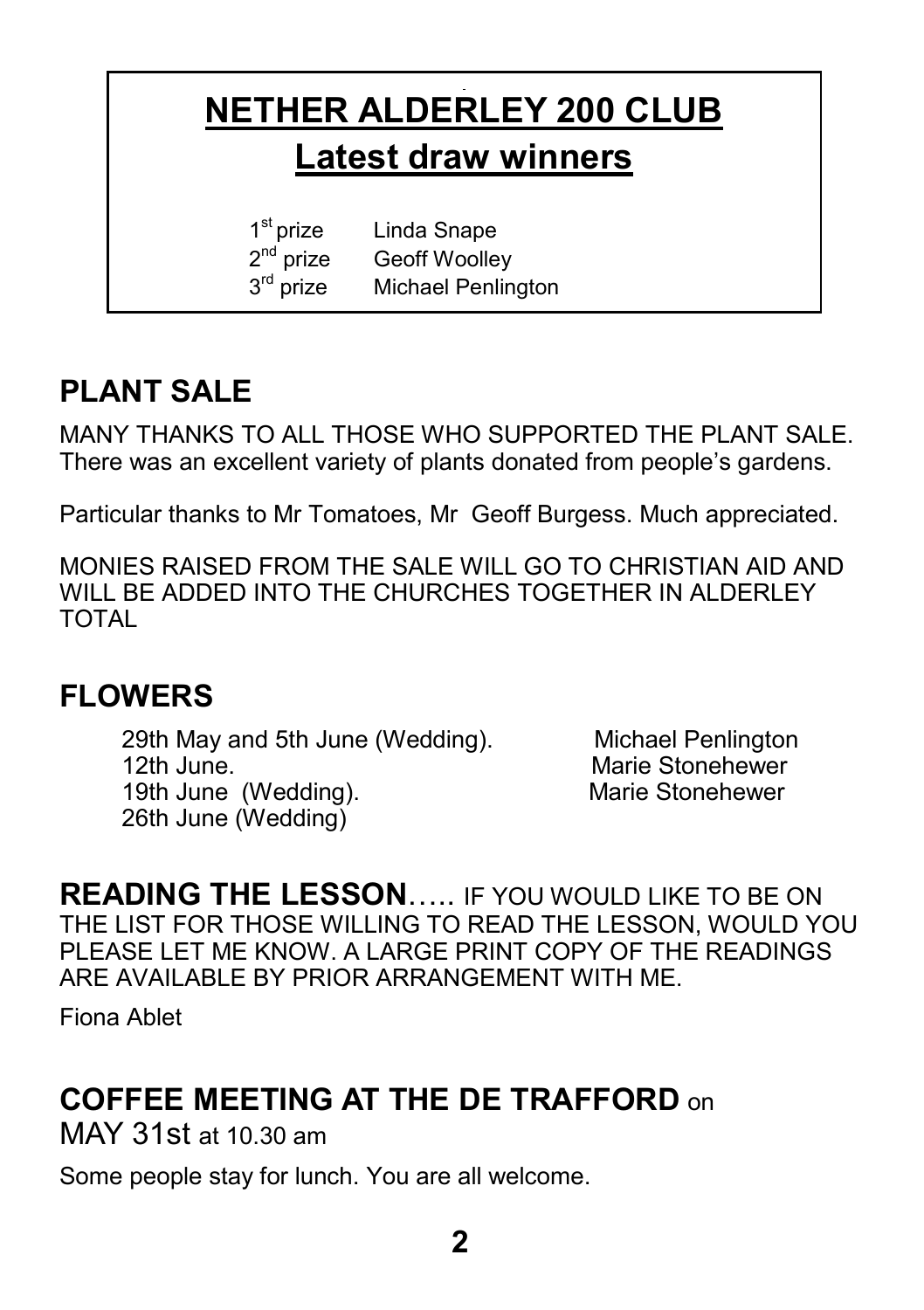## **DEAR REVEREND SIRS by WINIFRED DAWSON**

#### *"Ye that are the Lord's remembrancers, keep not silence"*

Words from the time of the Prophet Isaiah - words which I came across a few weeks ago and which started a train of thought - that although I could never be one of the Lord's remembrancers, I could perhaps be one of the Choir's remembrancers, for my memory can now go back a long way! I had some difficulty in finding the word "remembrancer" in any current dictionary, but I eventually ran it to earth in an old battered Chambers' dictionary, and there it was, "one who or that which puts in mind". And perhaps the young of today, and the young of tomorrow, would learn just a little of some of the men whose names are inscribed at the back of the Church.

We ourselves know little of the earlier Rectors who had the cure of souls at St. Mary's, and I can go back only as far as Canon Welland, who was the link in the

long chain when I was a child. My mother, though, had clear memories of

George Hudson Shaw, his predecessor. She moved with her parents and brothers and sisters from Maelor to the far bounds of our parish when she was a child of eight and in later years recalled her own young days when George Hudson Shaw was the Rector of Alderley.

She had many a tale to tell of the way his magnificent sermons drew people from all churches around the area; days when St. Mary's was packed both morning and evening, so much so that Mr. Hudson Shaw had a metal hall built on a farm field in Great Warford to take the Sunday afternoon overflow, and which became known to the parish as the "Tin Tab".

I reckon that when Mr. Hudson Shaw left Alderley to go to St. Botolph's in London in 1912, the clergy of every church within a radius of ten miles heaved a collective sigh of relief, stopped grinding their teeth (Christianly, of course) and prepared to put on a welcoming smile when their own flocks returned.

But I can only go back as far as Canon Welland, and since his day and my advent in the choir as a little teenager, I have lived through (and survived!) the ministries of seven Rectors and eight interregnums.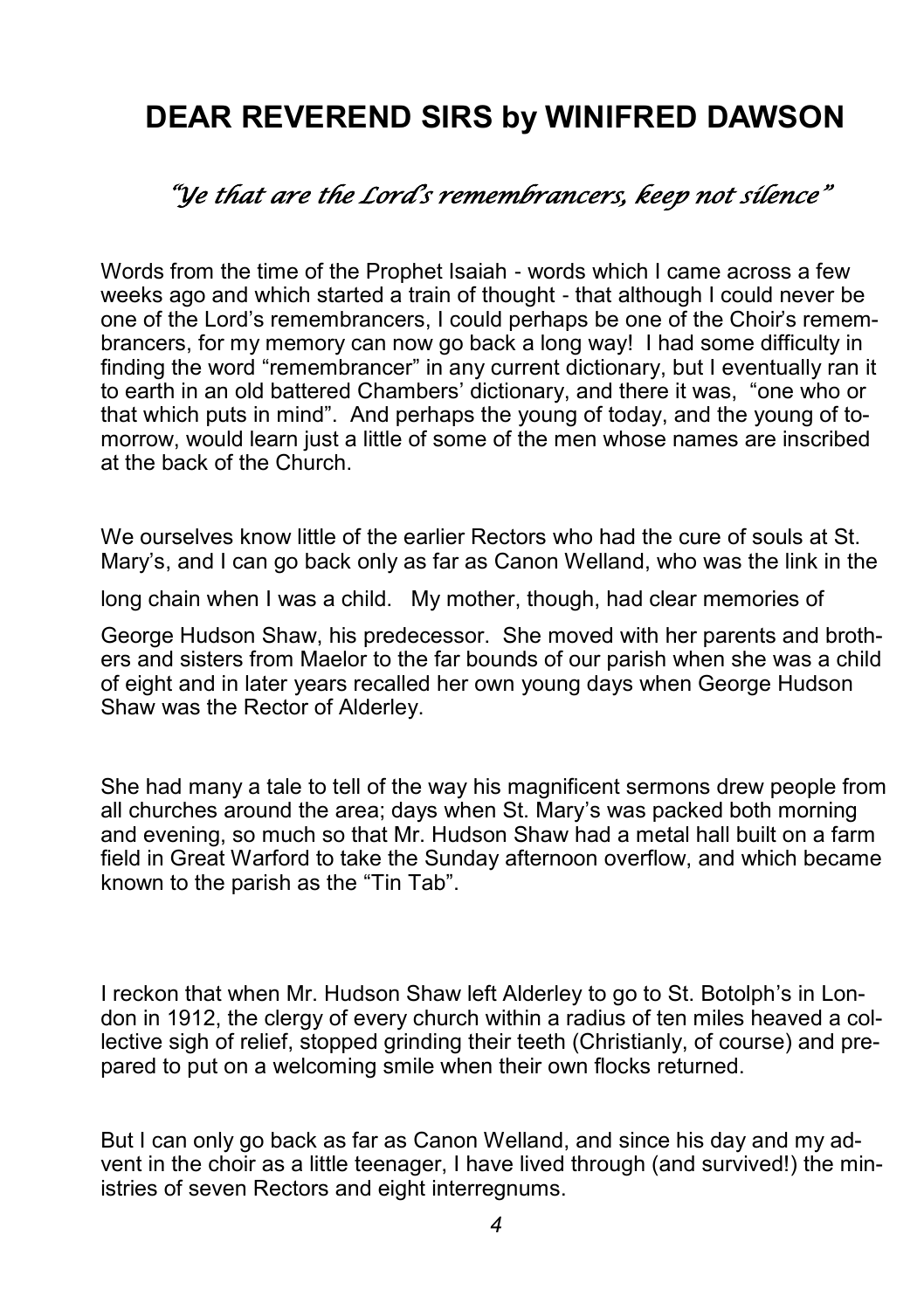## **Life's Journey**

Now the long dark nights are here, we have so much time to sit and reflect over the past months and I hope all of us have things to be thankful for. We have been on a long journey.

Heavenly Father, throughout our lives you shower us with your gifts; gifts to each of us as unique individuals. As we become older, we can reflect on all that you have showered on us, both in good times and challenging times. We ask not to forget you, as we become older and challenges increase.

We face losses in so many ways and the act of losing is not easy when we have lived full and active lives - loss of a dear one - loss of health loss of a lifelong home - loss of financial or personal independence. We recognise there is a season for all stages in our lives so help us to understand the extent of your love when we feel bereft, alone or hopeless. Build up our hope, joy and peace, as we continue to recognise the gifts you offer us through love, care and compassion of others.

In your name Lord

Amen

*Ann Austin*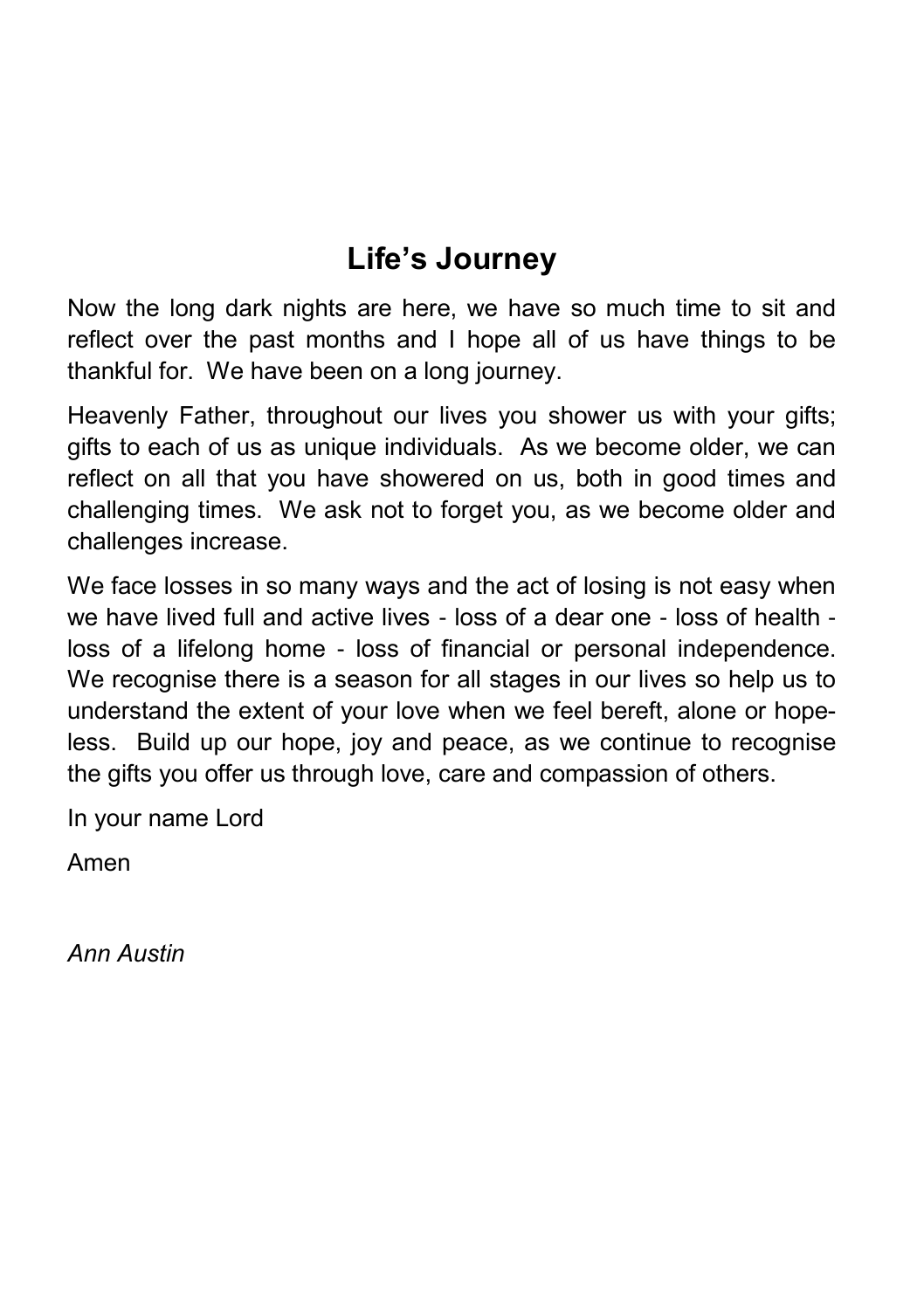#### **RECTOR of ALDERLEY**

#### **Mrs Rachel Roberts, Reader**

Secondment to our Benefice, from St Philip and St James, Alderley Edge

#### **WEBSITES**

**www. alderleychurch.co.uk**

Mark Wilkinson *(web@alderleychurch.co.uk)* 07879 657580 **www.stmarysalderley.com** (our heritage) Jenny Youatt *(info@stmarysalderley.com)*  **facebook—**St.Mary's Church, Nether Alderley

### **SUNDAY SERVICES**

1st Sunday: Holy Communion (traditional)

2nd Sunday: Family Service

3rd Sunday: Holy Communion (contemporary)

4th Sunday : Family Service

5th Sunday: Holy Communion (contemporary)

| <b>Hon Assistant Priest:</b> |  |  |
|------------------------------|--|--|
|                              |  |  |

Revd.Canon Peter Hunt (01625) 829593

#### **Church Warden & Lay Chairman –PCC**

Mr Ken Wilkinson (0161 432 3490) *email: ken@stockport061.co.uk*

**Hon PCC Secretary:** Mr P Kershaw **(**01625) 532969

*email:pdkconsulting@gmail.com*

#### **Hon Treasurer:**

Mr Will Ablett (01625) 585180 *email: will@abletts.co.uk*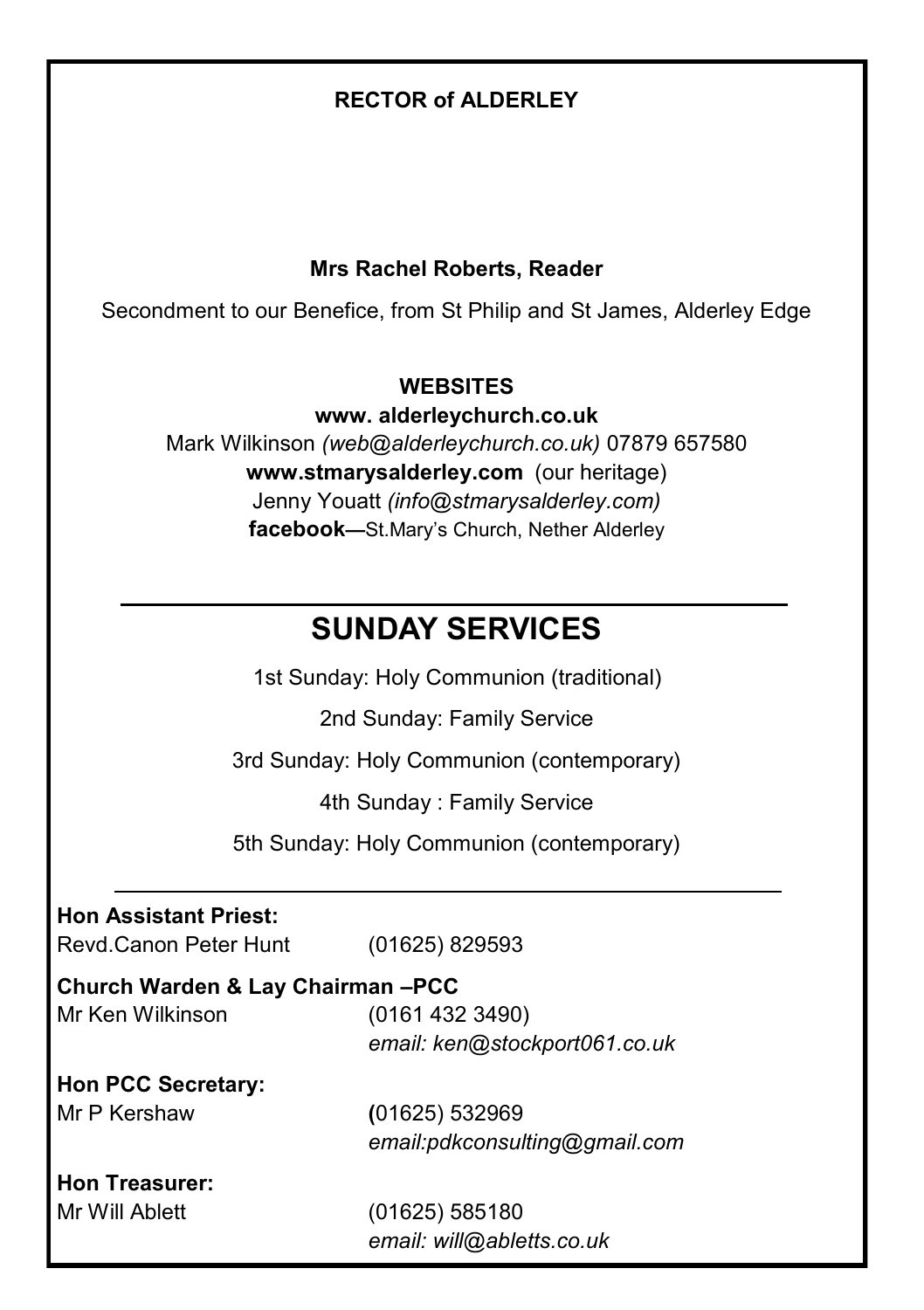| <b>Envelope &amp; Gift Aid Scheme Administrator:</b><br>Mr Donald Henderson<br>(01625) 584008 |                                                                                                                                                                   |                |  |  |  |
|-----------------------------------------------------------------------------------------------|-------------------------------------------------------------------------------------------------------------------------------------------------------------------|----------------|--|--|--|
|                                                                                               | email: orchardmain@ntlworld.com                                                                                                                                   |                |  |  |  |
| <b>Electoral Roll Officer</b><br>Mrs L Kershaw                                                | (01625) 532969<br>email:pdkconsulting@gmail.com                                                                                                                   |                |  |  |  |
| <b>Archivist</b><br>Mrs Jenny Youatt                                                          | (01625) 585226<br>email: info@stmarysalderley.com                                                                                                                 |                |  |  |  |
| Organist:                                                                                     | St. Mary's is currently without a regular organist. The<br>Church is grateful to the many organists who have<br>been playing service by service since August 2017 |                |  |  |  |
| <b>The Church Choir:</b><br>The Church Choir are nut currently singing                        |                                                                                                                                                                   |                |  |  |  |
| <b>Church Flower Rota</b>                                                                     |                                                                                                                                                                   |                |  |  |  |
| <b>Mrs Avril Lamond</b>                                                                       | (01625) 583985<br>email: avrillamond@btinternet.com                                                                                                               |                |  |  |  |
| Mr Michael Penlington (Festivals)                                                             | email: michael.penlington574@btinternet.com                                                                                                                       | (01625) 530084 |  |  |  |
| <b>Captain of the Tower:</b><br>Mr Peter Robinson                                             | (Practice 7.30pm Tuesdays)                                                                                                                                        | (01625) 860679 |  |  |  |
|                                                                                               | email: peterfiona@hotmail.co.uk                                                                                                                                   |                |  |  |  |
| <b>Prayer Book Society Representative</b><br>Mrs Anne Dodd                                    |                                                                                                                                                                   |                |  |  |  |
| <b>Parish Hall Bookings</b><br>Keith Farrell,                                                 | 07939 671344                                                                                                                                                      |                |  |  |  |
| <b>Parish Hall Costs:</b><br>£15 per hour - minimum 2 hours                                   |                                                                                                                                                                   |                |  |  |  |
| <b>Burial Board:</b> (Clerk)<br>Barbara Thorpe                                                | 07717 244 537<br>email: clerk.napc@gmail.com                                                                                                                      |                |  |  |  |